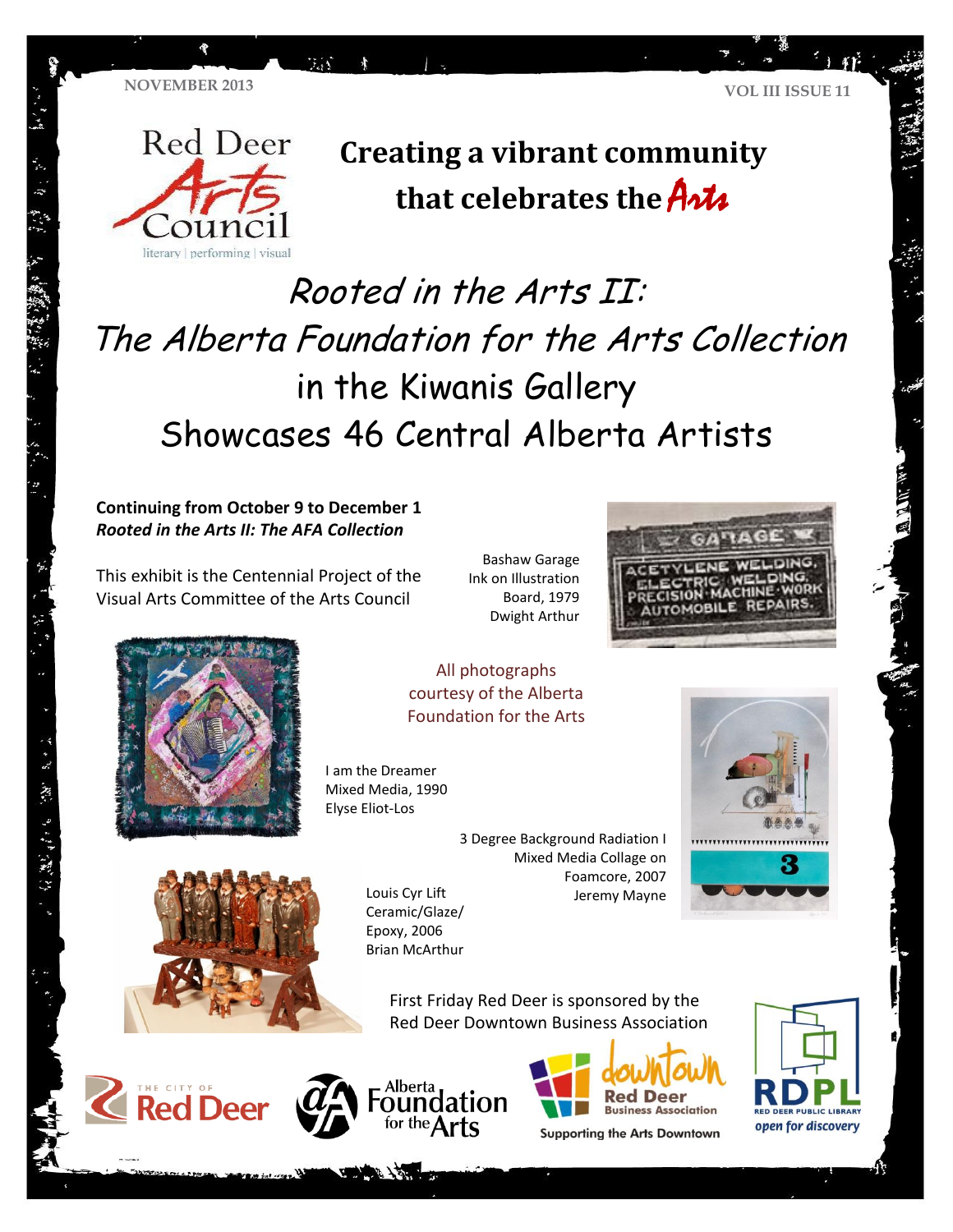# Darcy Guess Edinga Interview by Mike Lupul

Darcy Gusse Edinga is a textile artist who owns and operates Silk Concepts in Red Deer, Alberta. Working primarily with silk, Darcy does hand-painted production work in addition to creating unique, one-of-akind pieces. Her art is influenced largely by nature, and she makes use of a wide range of vibrant colours.

Darcy's work is displayed in numerous forms, such as hand-painted silk garments including jackets, ponchos, scarves, and shawls. Her work has also been reproduced into banners, prints, art cards, fridge magnets, and coasters. It is sold in various exhibitions and gift shops around the country, and was most recently accepted to be represented in the gift shop at Parliament Hill. In addition, Darcy's art has been featured in the Smithsonian exhibition, *Alberta at the Smithsonian*, and has been gifted to both national and international dignitaries.

Darcy graduated from the University of Alberta in 1983 with a Bachelor of Science degree in Home Economics, majoring in fashion design. She complimented her degree with additional training at Penland School of Arts and Crafts in North Carolina in 1982. Additionally, Darcy continues to take creative art courses. She currently resides in Red Deer with her husband, with whom she has been married for thirty years, and her three children. In her spare time, Darcy enjoys performing many activities outdoors, including cycling, hiking, gardening, and travelling.

Darcy will be participating in Art Market in Calgary at the TELUS Convention Centre from November 14<sup>th</sup> to 17<sup>th</sup> as well as the Butterdome Craft Sale in Edmonton at the University of Alberta from December 5<sup>th</sup> to 8<sup>th</sup>. She will also be hosting an open house in her studio at 152 Allwright Close on December 12<sup>th</sup> from 1:00 p.m. to 9:00 p.m. which will feature other local artists including Sally Towers-Sybblis of Red Deer and Two Curls Jewellery of Edmonton. In addition, Darcy offers private instruction and will be teaching at Series 2014 from July 28<sup>th</sup> to August 1<sup>st</sup>.

For more information regarding Darcy and her artwork, visit her website [www.silkconcepts.ca.](http://www.silkconcepts.ca/)

We are pleased to host Susan Barker's artwork in our office art program from October 15 to January 5, 2014. Sue is a member of our Visual Arts Committee and an active volunteer at our First Friday events, along with her pal, Issy Covey.

.

- アール (程) ランデア(集)

If you are a Red Deer and area artist and would like to participate in our office art program, simply call Diana at the office or send your information with photos of your artwork via email: 2D only, please.



Dragonfly, Watercolour, 2012 Susan Barker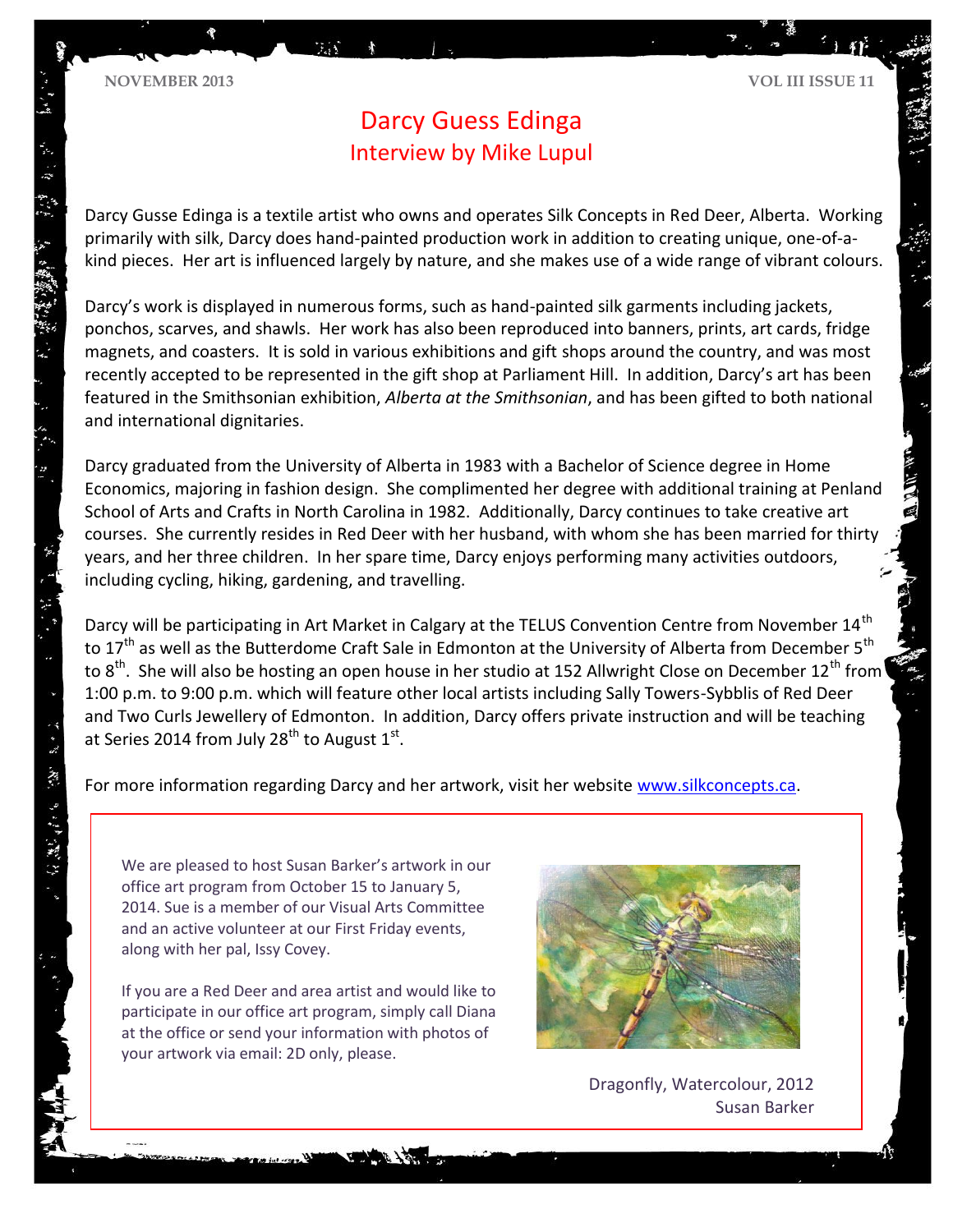**NOVEMBER 2013 VOL III ISSUE 11**

## Red Deer Arts Council Hosts our Centennial Exhibit

min"

### *Our Artistic Heritage is alive and well in Red Deer!*

Red Deer Arts Council and Red Deer Public Library host *Rooted in the Arts II: The Alberta Foundation for the Arts Collection* which runs in the Kiwanis Gallery of the Red Deer Public Library from October 9 to December 1, 2013. Our First Friday Red Deer will be November 1 from 6:30 to 8:30 pm. Refreshments will be served. Musical Entertainment will also highlight this evening.

*Rooted in the Arts II: The AFA Collection* is the highlight of our exhibits year at the Kiwanis Gallery. We are proud to have been working with the great staff at the Alberta Foundation for the Arts offices in Edmonton to bring this special exhibit to Red Deer. Many of the names listed below are unknown to some and icons to others in our arts community. They deserve the recognition that is granted to them by being part of the prestigious AFA collection.

The Visual Arts Committee has been working for over two years to plan this exhibit and is delighted with the response from the artists in our community who have provided updated artists statements to their works in this collection. We have lost many fine artists over the years, but the present generation of artists living and working in Red Deer can be proud of the artistic heritage left to them by former artists.

This is the second *Rooted in the Arts* exhibit in Red Deer; the first was held at the Harris Warke Gallery during the Lieutenant Governor of Alberta Distinguished Artist Awards Gala held in June of this year. That exhibit helps us tie together this exceptional year of the arts into the Centennial Celebrations as the Arts Council envisioned the exhibit as their centennial project. We hope you all have a chance to see this exceptional exhibit and enjoy Red Deer's visual arts history. Please join us for the opening on November 1 where many of the artists will be in attendance; music and food will help us celebrate this special exhibit.

#### Artists in the exhibit:

 $\label{eq:G} \mathcal{L}_k^{\mathcal{L}} \left( \mathcal{L}_k^{\mathcal{L}} \right) = \mathcal{L}_k^{\mathcal{L}} \left( \mathcal{L}_k^{\mathcal{L}} \right) = \mathcal{L}_k^{\mathcal{L}} \left( \mathcal{L}_k^{\mathcal{L}} \right)$ 

Dwight Arthur Peggy Johnson Carol Clark Pat Matheson Annie Pearson Doug Corrigan Winnie Alford Edward Meding Jim Westergard Ernst Bollhorn Malcolm Mackenzie Terry Leonard Nigel Lawrence Janice McEwen Shane Young Ruth Stewart Ingrid Plaudis Elyse Eliot-Los Jeanette Northey Chuck Wissinger Kate More **Fran Slubik** Larry Corsiatto Ellen Lyons Pat Pelletier Tim Van Horn Mark Spowart Art Whitehead Viggo Nielsen Rick Decore Elaine MacBeth Darren Petersen Dorena Flewwelling Robert Fleming David More Jason Frizzell Pierre Oberg Shirley Rimer Brian MacArthur Jeremy Mayne Dawn Deterando Trudy Golley

Margaret Seelye Maureen Scott Dawn Rigby Theresa Towers-Rickard